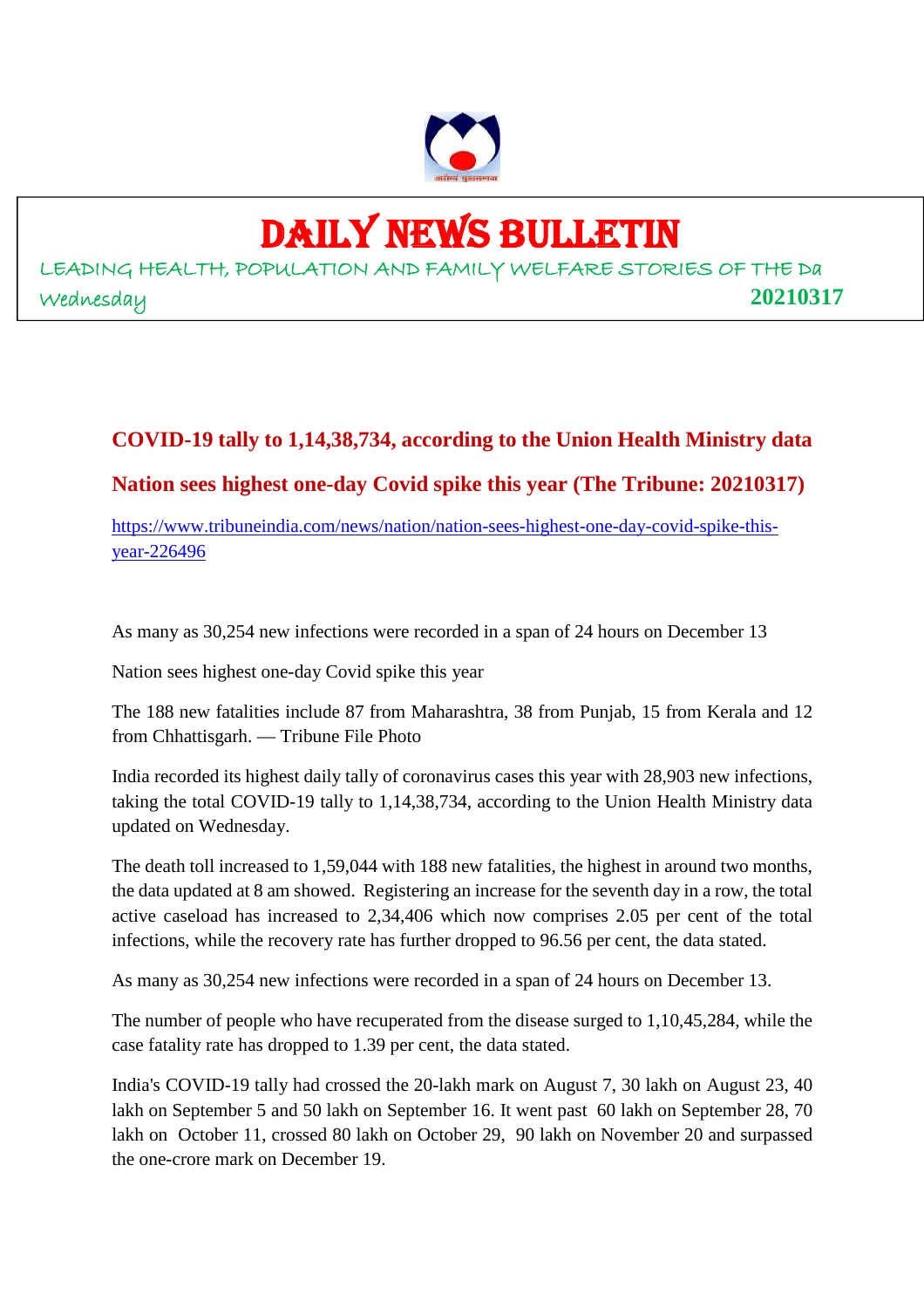According to the ICMR, 22,92,49,784 samples have been tested up to March 16 with 9,69,021 samples being tested on Tuesday.

The 188 new fatalities include 87 from Maharashtra, 38 from Punjab, 15 from Kerala and 12 from Chhattisgarh.

A total of 1,59,044 deaths have been reported so far in the country including 52,996 from Maharashtra, 12,556 from Tamil Nadu, 12,403 from Karnataka, 10,945 from Delhi, 10,297 from West Bengal, 8,750 from Uttar Pradesh and 7,185 from Andhra Pradesh.

The health ministry stressed that more than 70 per cent of the deaths occurred due to comorbidities.

"Our figures are being reconciled with the Indian Council of Medical Research," the ministry said on its website, adding that state-wise distribution of figures is subject to further verification and reconciliation. — PTI

#### **Vaccination**

#### **Over 30 lakh vaccinated against COVID-19 on Monday, highest so far The Tribune: 20210317)**

https://www.tribuneindia.com/news/coronavirus/over-30-lakh-vaccinated-against-covid-19 on-monday-highest-so-far-225989

The vaccination of beneficiaries aged over 60 has touched 1 crore within 15 days

More than 30 lakh people were inoculated against COVID-19 on March 15, the highest in a day so far, taking the total number of vaccine doses administered in the country to 3,29,47,432, the Union Health Ministry said on Tuesday.

The vaccination of beneficiaries aged over 60 has crossed 1 crore within 15 days, the ministry said.

Of the total 30,39,394 doses given in a span of 24 hours on March 15, day-59 of the vaccination drive, 26,27,099 beneficiaries have been administered the 1st dose across 42,919 sessions and 4,12,29 individuals have been given the 2nd dose, according to the data compiled at 7 am.

The 26,27,099 beneficiaries include 19,77,175 beneficiaries aged over 60 and 4,24,713 individuals aged 45-60 years with comorbidities.

A total of 3,29,47,432 vaccine doses have been administered through 5,55,984 sessions, as per the provisional report till Tuesday 7 am.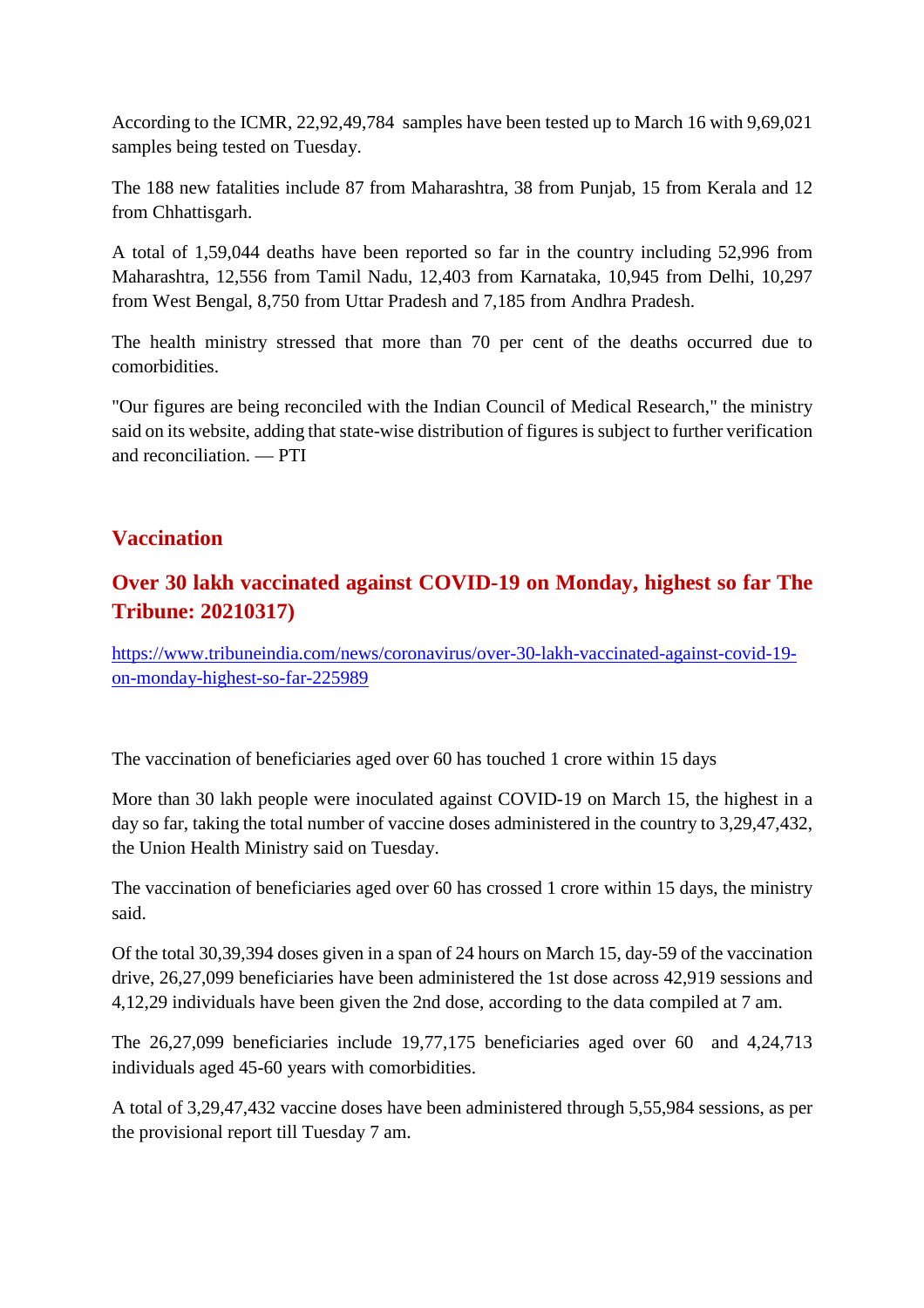These include 74,46,983 healthcare workers (HCWs) who were administered the 1st dose, 44,58,616 HCWs who were given the 2nd dose, 74,74,406 FLWs who have received the 1st dose and 14,09,332 FLWs who have taken the 2nd dose.

Besides, 18,88,727 beneficiaries aged more than 45 years with specific co-morbidities and 1,02,69,368 beneficiaries aged more than 60 years have been given the 1st dose.

The ministry also said that Maharashtra, Punjab, Karnataka, Gujarat and Tamil Nadu continue to report a surge in the COVID-19 daily new cases, adding that 79.73 per cent of the new cases are reported from these states in a span of 24 hours.

A total of 24,492 new cases were registered in a span of 24 hours.

Maharashtra has reported the highest daily new cases at 15,051. It is followed by Punjab with 1,818 while Kerala reported 1,054 new cases.

Eight states are displaying an upward trajectory in daily new cases. These are Maharashtra, Tamil Nadu, Punjab, Madhya Pradesh, Delhi, Gujarat, Karnataka and Haryana, the ministry said.

Kerala is reporting a consistently declining trend over the last one month. India's total active caseload has reached 2,23,432 which comprises 1.96 per cent of total infections.

"Maharashtra, Kerala and Punjab cumulatively account for 76.57 per cent of India's total active cases," the ministry said.

The total tests conducted in the country have surpassed 22.8 crore (22,82,80,763). The cumulative national Positivity Rate currently stands at 5 per cent, the ministry said. A total of 131 deaths were reported in the last 24 hours.

Seven states account for 82.44 per cent of the new deaths. Maharashtra saw the maximum casualties (48). Punjab follows with 27 daily deaths and Kerala reported 11 deaths in a span of 24 hours.

Sixteen states and UTs have not reported any COVID-19 deaths in the last 24 hours. These are Rajasthan, Chandigarh, Jammu and Kashmir, Odisha, Jharkhand, Lakshadweep, Sikkim, Ladakh (UT), Daman and Diu and Dadra and Nagar Haveli, Meghalaya, Manipur, Tripura, Nagaland, Mizoram, A&N Islands and Arunachal Pradesh. — PTI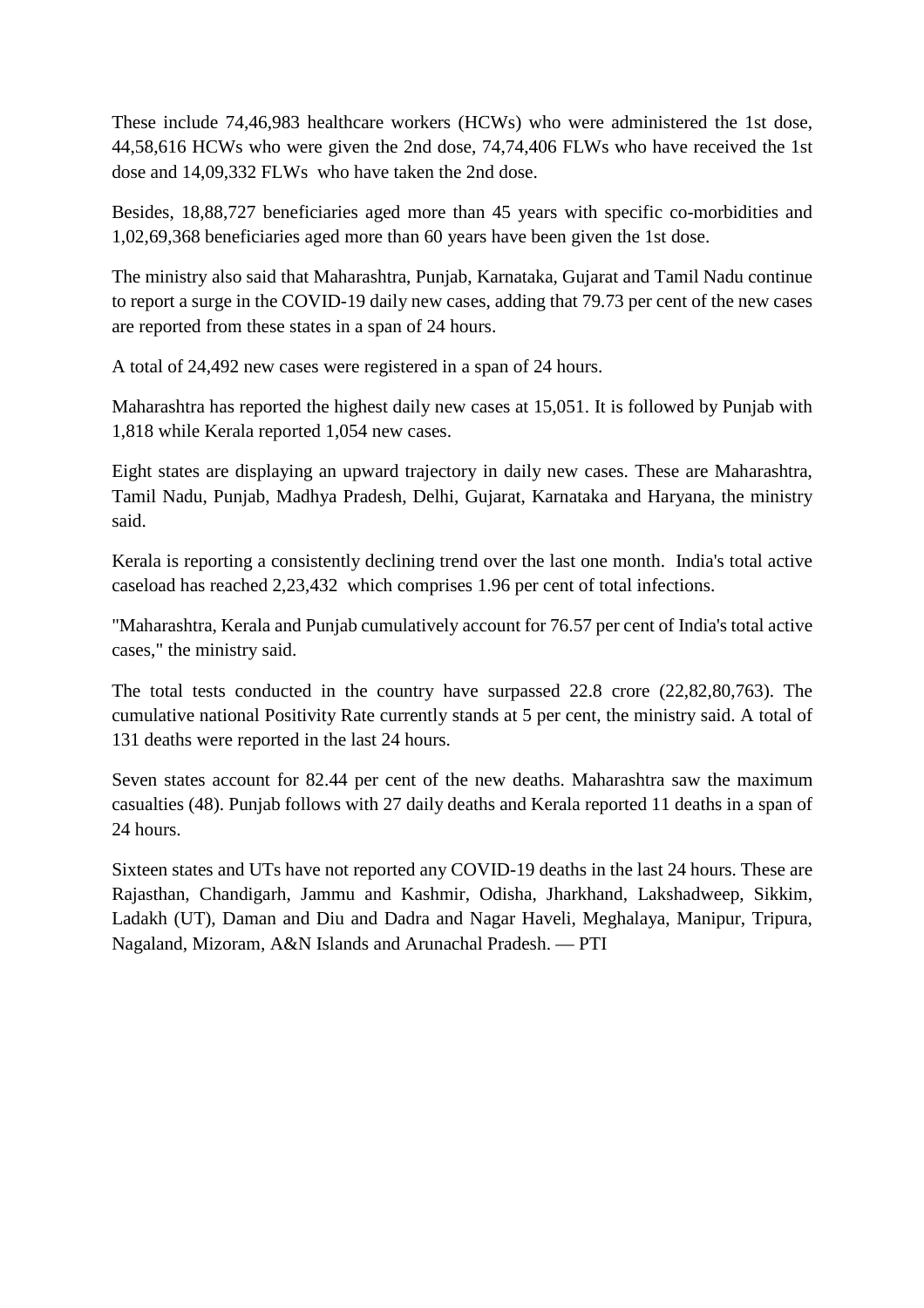#### **Vaccination**

**Coronavirus Vaccine: Do you have full protection immediately after vaccination? And other things you should know (The Times of India: 20210317)**

https://timesofindia.indiatimes.com/life-style/health-fitness/health-news/coronavirus-vaccinedo-you-have-full-protection-immediately-after-vaccination-and-other-things-you-shouldknow/photostory/81543221.cms

The COVID vaccine shot can certainly prevent you from the many complications associated by the virus that's still surging across the globe. However, if you think the jab would also suffice complete protection against the newer, deadlier COVID strain, there's something you should know.

Even with the best vaccine shot, there still would be a marginal chance that one can get infected with the virus.

With the newer coronavirus strains in circulation, there still exists a high risk of infection. However, as scientists are observing, there may be a difference in the way you develop symptoms.

Here are some things you need to know before getting prepped up for your vaccination turn.

02/6Can you get infected after vaccination?

As per the newest findings, people can even get infected with the virus after getting the shot, but the symptoms may not be that severe. This new revelation came to light during the routine testing of healthcare providers at the Minnesota Department of Health (MDH), USA.

The healthcare institution found 14 breakthrough cases, where healthcare workers had contracted novel coronavirus after being fully vaccinated. Surprisingly, the workers showed mild or no symptoms at all. The contraction was detected only because they were subjected to routine testing for work.

#### 03/6Other incidence

Breakthrough cases refer to people who tested positive 14 or more days after their second shot. This is because it takes about two weeks to develop immunity after the second shot.

Similar things were noticed by officials at the Oregon Health Authority (OHA). The authorities later clarified that the clinical trials of vaccines presently in use included breakthrough cases. During the clinical trial it was specified that after getting the shot when the volunteers came in contact with COVID strains, the severity of illness was less.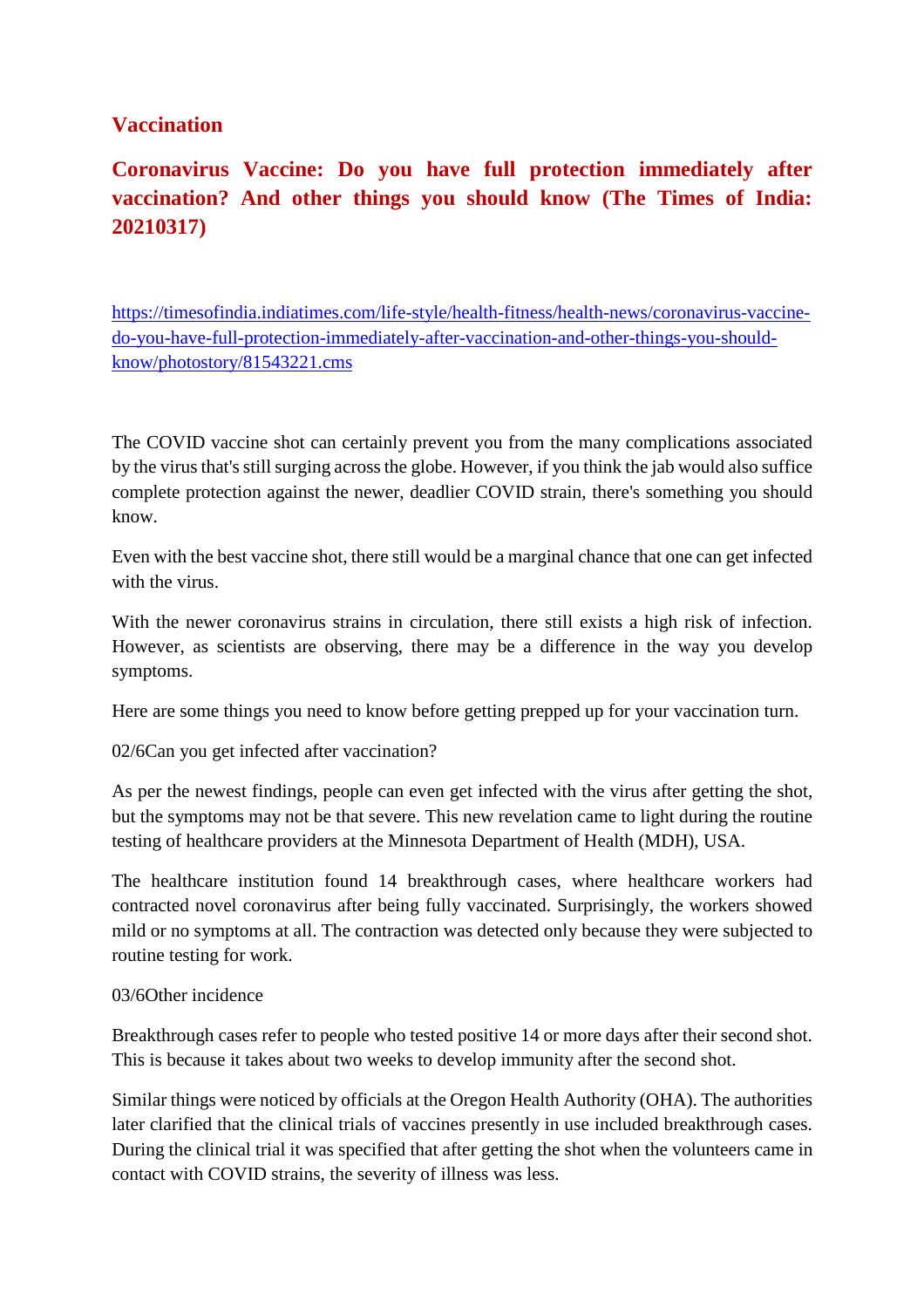04/6How effective a vaccine A vaccine's effectiveness and efficacy are two different things. As per experts, efficacy refers to how well a drug works under controlled circumstances such as a clinical trial, while effectiveness refers to how well it works in the real world. A high efficacy rate does not always mean a high level of effectiveness in the real world and vice versa. Most of the time the effectiveness of the vaccine does not match its rate of efficacy due to variables happening in the real world.

As per clinical studies and testing, AstraZeneca's Covishield vaccine has 62 and 72 per cent, while Covaxin has 81 per cent rate of efficacy. In the case of Moderna and Pfizer vaccines, the efficacy rate is 94 and 95 per cent respectively. This simply means that there is still chances that even after getting the dose a person may get.

The risk of infection is higher among those who are already suffering from any kind of illness, have compromised immunity and are above 60 years. The vaccine can prevent severe illness, but as established, experts cannot really guarantee if any of the COVID vaccines could also prevent transmission of the virus to other people.

Even if the vaccination is not 100 per cent effective, it is the best alternative to protect yourself from COVID virus. You should not hesitate about getting the vaccine and should take the one available to you as soon as possible.

Latest findings also indicate that even after getting the COVID vaccine, you need to follow the necessary precautions. If you notice any changes in your health, immediately contact your doctor. Masks and social distancing would still need to be followed, till the time we get to herd immunity level.

#### **Medicine**

#### **Dissolving your medicine in hot water helps in faster action, claims study (The Times of India: 20210317)**

https://timesofindia.indiatimes.com/life-style/health-fitness/health-news/dissolving-yourmedicine-in-hot-water-helps-in-faster-action-claims-study/photostory/81532500.cms

Nobody wants to fall sick. That's the reason when we are down with fever or cold, we want the medication to work as fast as possible so we can get back on our feet and carry on with our daily activities. Isn't this true? Thankfully, scientists have come up with a method that can speed up the rate at which the medications starts to work faster.

02/5How to take your medication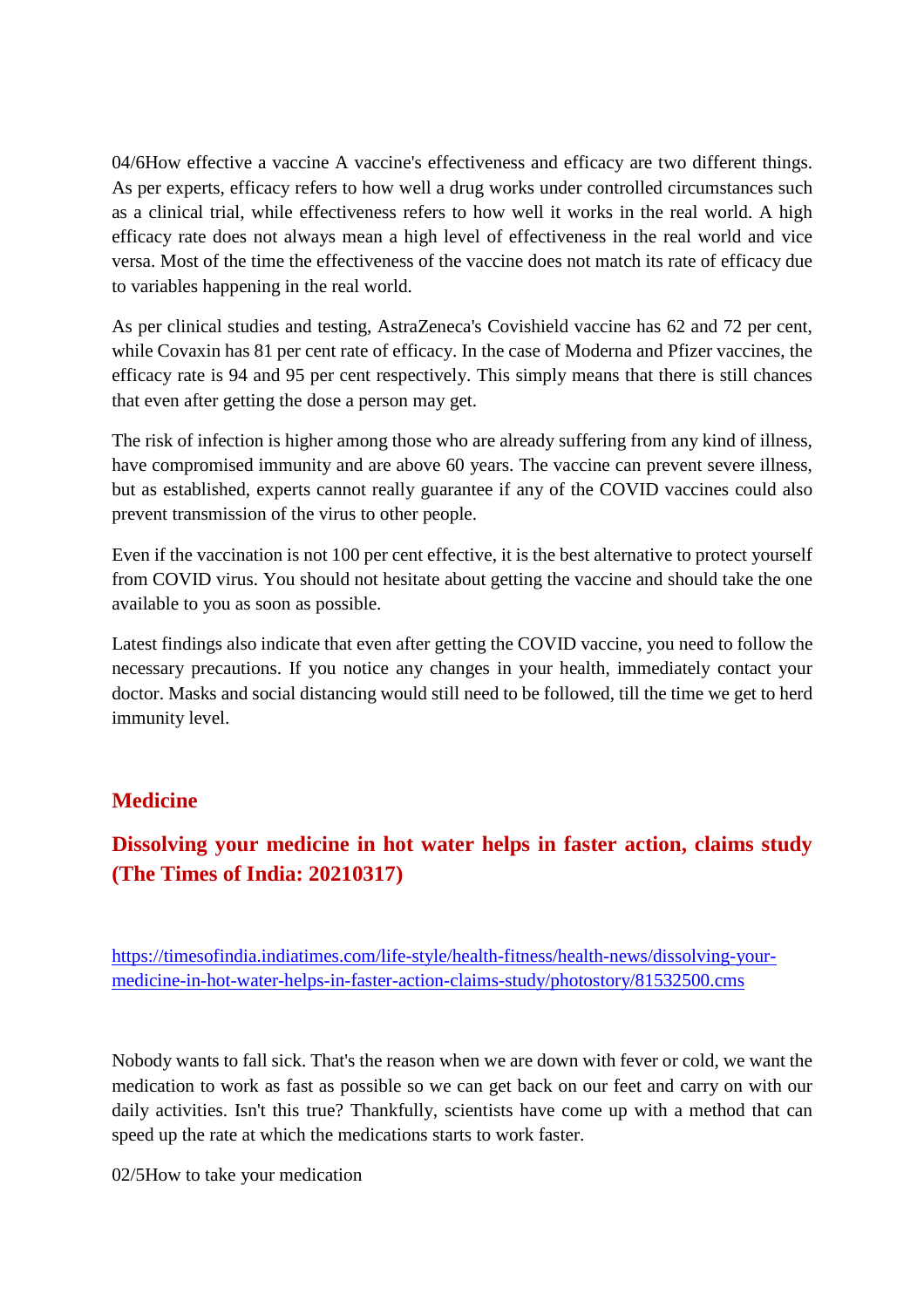According to research published in the Journal Pharmaceutical Research, to make your cold and fever medication more effective, you should take it as a hot beverage. This can help your body to absorb the medication faster and you will feel better in less time.

03/5The study

A study carried out by a team of researchers specifically to understand how paracetamol is absorbed in different formats found that drinking the medication in the form of a hot beverage rather than swallowing the tablet can ensure its quick absorption by the body. By doing this our body absorbs the medication faster and acts faster in the first one hour after taking the dose.

For the study, the researchers collected the data from 25 healthy male volunteers. The participants were first asked to take the medication in the form of a tablet and then in the form of a beverage. Using both scintigraphic imaging and blood tests methods, they concluded that the body absorbed the same 1,000 mg dosage of medicine better in hot drink sachets versus in the form of tablets.

#### READMORE

04/5Why does the medicine work better in the form of hot beverage?

According to the expert, the hot beverage allows rapid gastric emptying, in which the food, especially sugar, moves from your stomach into your small bowel quickly. This reduces the time taken between drug ingestion and the onset of symptom control. In simpler words, hot beverages help to move the drug faster into the small intestines as a result it enters the bloodstream faster and starts to ease your discomfort.

The team of researchers explained that paracetamol is more soluble in hot water as compared to cold water. The temperature of the beverage can help to break the medication faster and help it enter the bloodstream in less amount of time.

05/5How you should take your medication

For the best result, dissolve your paracetamol in a glass of warm water. Water is neutral and does not change the composition of the medication. Taking your medication with milk, caffeine or fruit juice can have some negative side-effects. Even swallowing your meds without fluid can increase the risk of choking and may cause irritation and inflammation in the oesophagus. It can further lead to several health issues like heartburn, chest pain and at times it can even lead to bleeding and holes.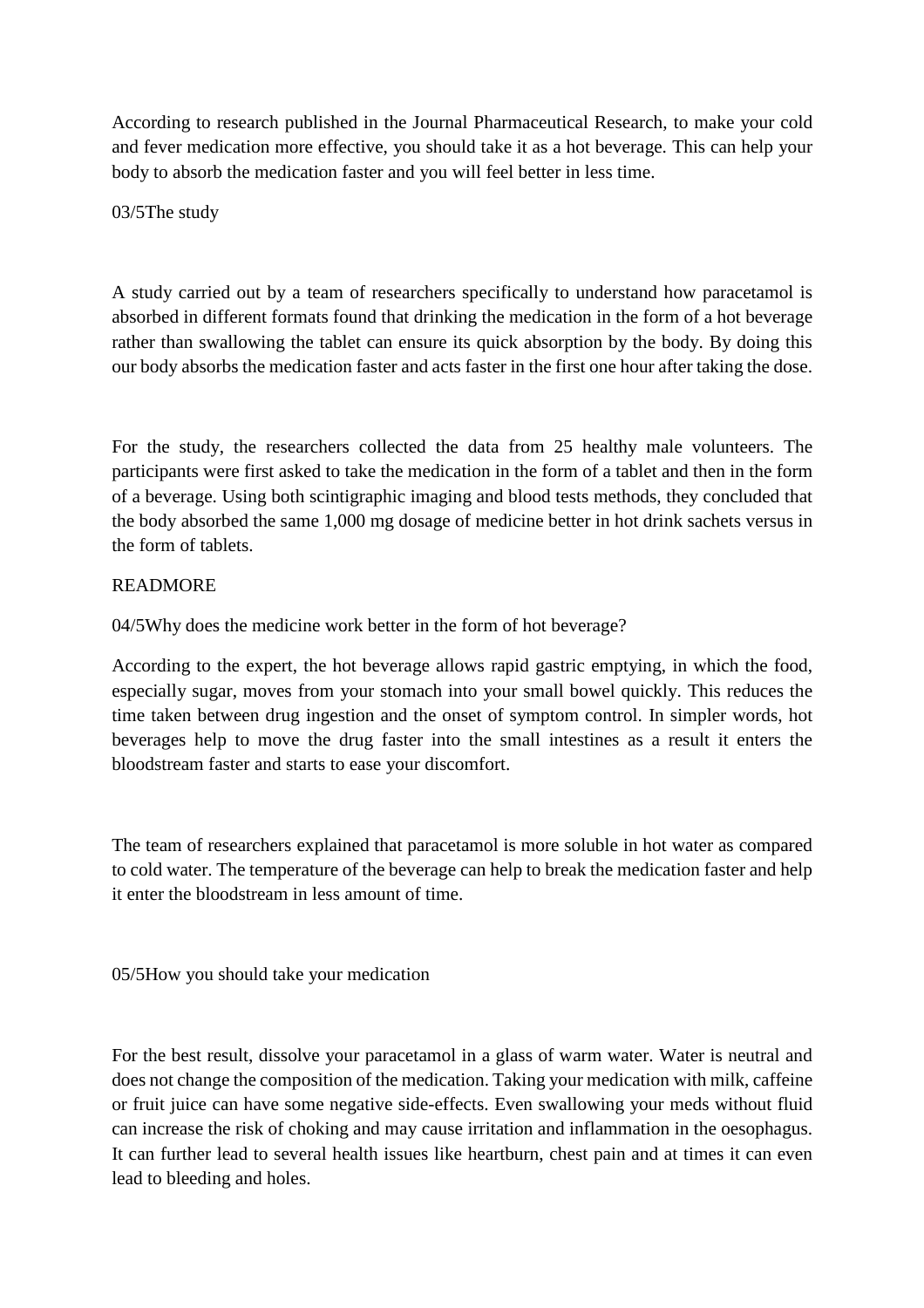Patients are still reporting symptoms and their effects, months after battling the disease. What exactly causes long COVID, or makes one vulnerable to the ills of the post-COVID-syndrome is yet unclear. However, with evidence from many case studies, researchers have been able to establish a marker of some symptoms which can be common with all long haulers.

According to a recent peer-reviewed study published in the journal, Nature Medicine, COVID patients who end up being long haulers suffer from FIVE specific symptoms of the infection in the initial weeks of infectin.

For a condition that is known to impact over 10% of COVID patients globally, the knowledge of symptoms can help people prepare for the eventuality and manage their health better.

Some researchers have also observed that patients suffering from post-COVID syndrome can experience symptoms that come up in regular intervals, say about a week or 10 days, or in some cases, follow up a good two months after making a recovery from the infection, throwing patients into a tizzy. The timeline can be so delayed, some patients might not know the signs they are suffering from are categorized as symptoms of long COVID either.

Broadly, these are the symptoms to check for:

Excruciating fatigue, exhaustion and tiredness are all symptoms associated with a viral disease of magnitude as big as COVID-19.

Unfortunately, symptoms of dreariness and energy loss are also the symptoms of degradation which can take the longest to resolve, and linger on for a months-long time.

Tiredness and fatigue is a natural bodily reaction of the system getting exhausted of fighting a heavy viral disease for a long time. It can also happen that the immune system mistakenly unloads dangerous cytokines, which forces the body to attack itself and cause symptoms like fatigue.

Therefore, the value of rest, hydration and recovery cannot be repeated during the infection days. Eat well, drink plenty of replenishing fluids, and most importantly, take your time to recover instead of forcing your body to exert itself.

Hoarse voice, along with sore throat and cough are some of the symptoms seen in the very early stage of infection and considered to be the means by which the virus attacks the body.

Having a hoarse or changed voice could also mean that you are vulnerable to developing long COVID.

A hoarse voice happens when the virus starts to rapidly attack the throat and the respiratory channels, causing inflammation. COVID patients can also experience long bouts of coughing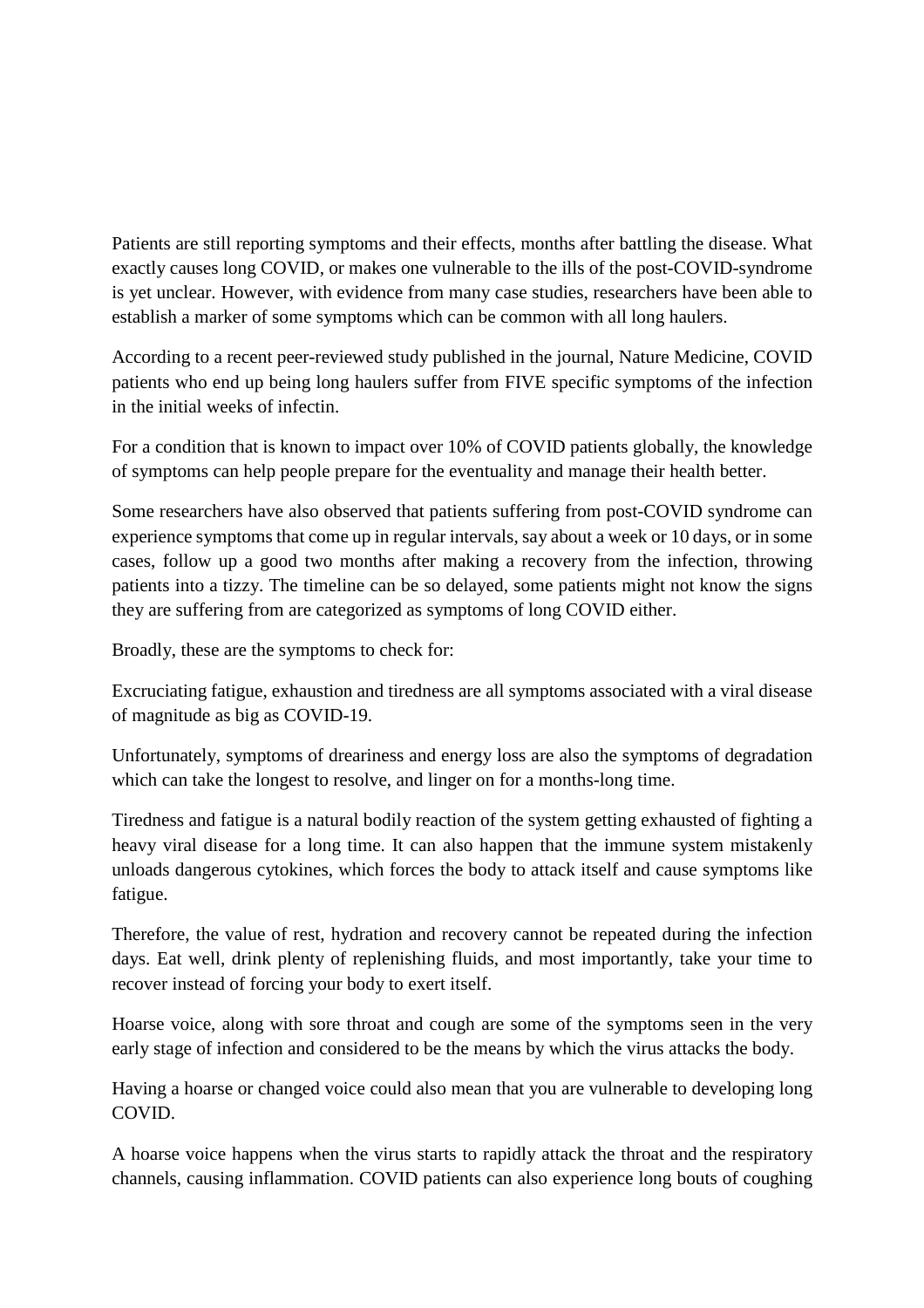which can push vocal cords forcefully together, pushing mucus out and make one experience a difference in their voice.

Headache is one of the common signs of coronavirus infection. People who suffer from COVID headaches report it as an unusual, excruciating, sometimes one-sided headache which can make it difficult to function. It can also be a sign of severe infection if it persists for longer.

If you have a persisting headache that lasts longer than 72 hours, do not get relief even after popping in painkillers, experience unusual neuro and gastrointestinal symptoms and experience throbbing, pulsating pain, get help as soon as possible.

Breathing difficulties right now are one of the most feared consequences of COVID. In some cases, acute breathing problems can result in oxygen deprivation, shortness of breath and impair vital functioning. It can also be a sign of severe infection if it persists for longer.

Experiencing respiratory problems or chronic issues can also damage sensitive air sacs present in the lung, which can be bad for the body. Hence, it is not a sign to be taken lightly. Breathing difficulties are also the prime reason a lot of long COVID patients require the usage of oxygen support machines and respirators for prolonged weeks.

#### 07/7Muscle pain

Muscle and body aches are another way the virus tears down crucial muscle fibres, causes widespread inflammation in the body. It can also be symptom patients can feel for a long, long while

In the case of severe COVID-19, terrible backaches, body aches, muscle pain, soreness and joint inflammation can be experienced for months at a stretch. While there's no one remedy to resolve the problems, long-term care and exercises which improve the body's agility may be required.

#### **Post-vaccine blood clots**

#### **Post-vaccine blood clots a form of rare cerebral thromboses: European Medicines Agency (The Hindu: 20210317)**

https://www.thehindu.com/sci-tech/health/post-vaccine-blood-clots-a-form-of-rare-cerebralthrombosis-european-medicines-agency/article34086296.ece

Scientists at the Germany-based Paul-Ehrlich-Institut report that the blood clots observed in some of those vaccinated are a "special form of very rare cerebral vein thrombosis". This corresponds to a deficiency in platelets and bleeding following vaccination with the AstraZeneca COVID-19 vaccine. The recommendations from the institute were the reason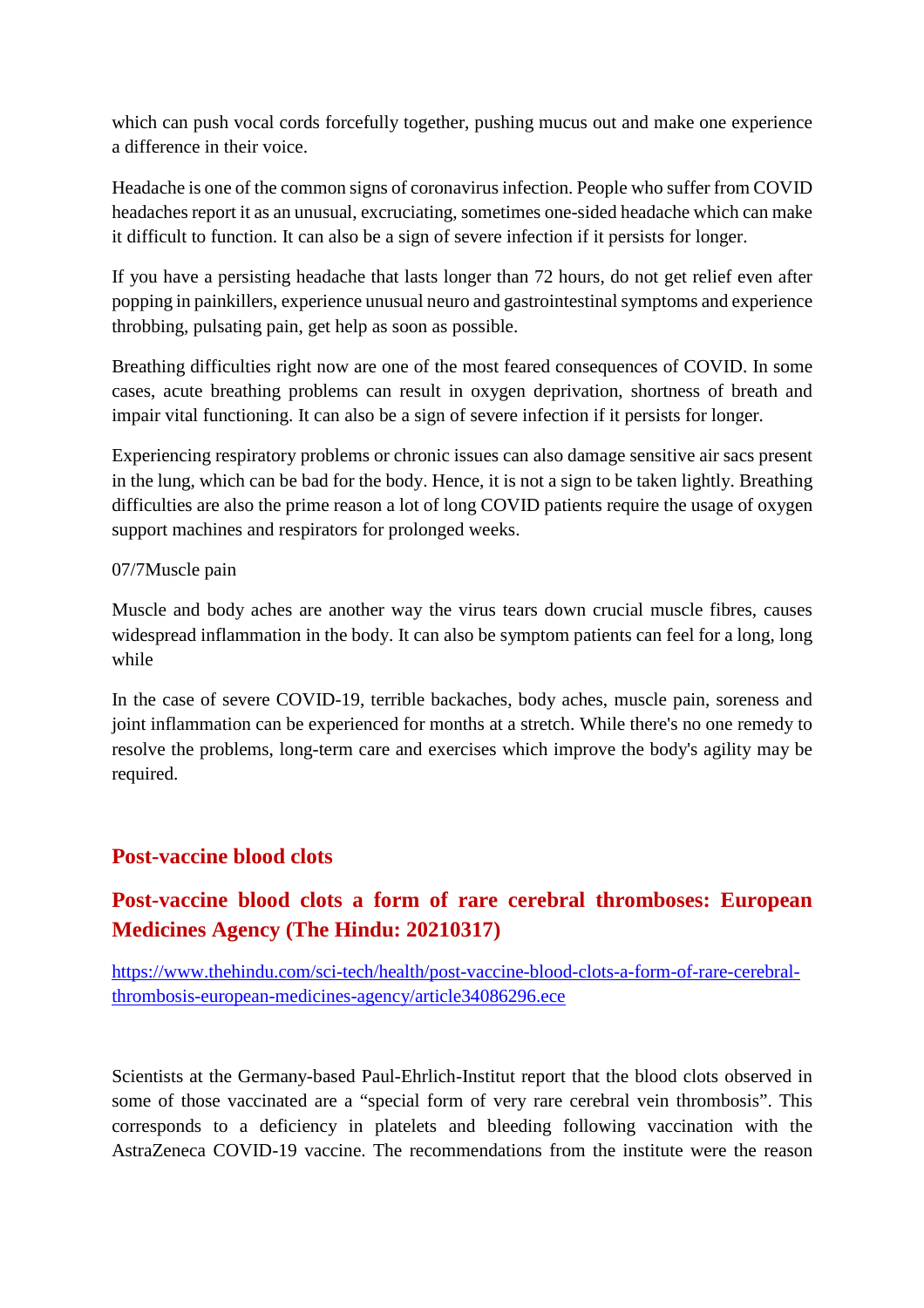Germany put on hold ongoing vaccinations until a full review by the European Medicines Agency (EMA).

#### **NIMHANS - mental health outreach**

#### **Govt., NIMHANS tie up for mental health outreach to children (The Hindu: 20210317)**

https://www.thehindu.com/sci-tech/health/govt-nimhans-tie-up-for-mental-health-outreachto-children/article34086431.ece

The Ministry of Women and Child Development is funding a project led by NIMHANS aimed at mental health outreach for children who are abandone

#### **Medical colleges**

#### **Health Minister Harsh Vardhan: 157 medical colleges under different stages of implementation in India (The Hindu: 20210317)**

https://www.thehindu.com/news/national/health-minister-harsh-vardhan-157-medicalcolleges-under-different-stages-of-implementation-in-india/article34083506.ece

He said 58 of these colleges are in the first phase of the implementation, 24 in the second phase and 75 colleges, which were announced recently, in the third phase.

A total of 157 medical colleges are under various stages of implementation across the country, Union Health Minister Harsh Vardhan informed the Rajya Sabha on Tuesday.

#### **Coronavirus**

#### **Coronavirus | 60% of new COVID-19 cases in Maharashtra (The Hindu: 20210317)**

https://www.thehindu.com/news/national/six-states-account-for-over-85-of-fresh-covid-19 cases-in-india-health-ministry/article34042940.ece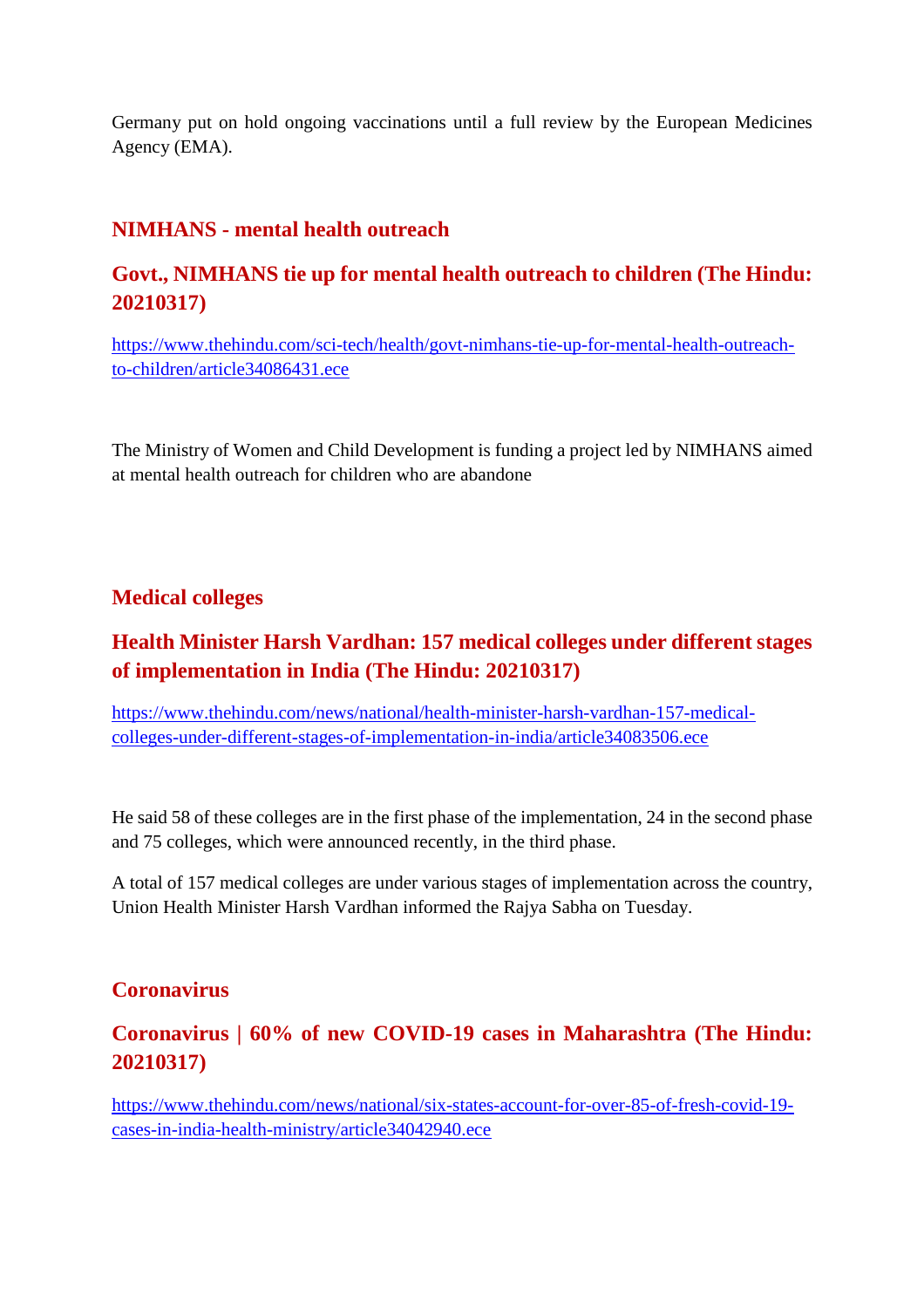126 deaths in the 24 hours ending 8 a.m. on March 11.

Maharashtra reported the highest daily new COVID cases at 13,659 (almost 60% of the daily new cases) with the country reporting 22,854 new cases in the last 24 hours, a release issued by the Health Ministry said on Thursday. Maharashtra

#### **Pandemic**

#### **The hidden pandemic of single-use plastic (The Indian Express: 20210317)**

https://indianexpress.com/article/opinion/columns/covid-19-pandemic-plastic-pollution-7231459/

Covid halted, and even reversed, much of our progress against plastic pollution. What are the steps we can take now?

Considering that plastic pollution is a truly society-wide problem, it is important for government, businesses, and civil society to coordinate to find solutions. (AP photo)

2021 offers a hint of hope after a year of gloom. Vaccines are rolling out, and we might permit ourselves visions of normality as the battle against the COVID-19 pandemic at last swings in our favour. While we may soon prevail against COVID-19, we can't ignore an increasing problem that the fight against the virus has worsened. Plastics have been deployed in great quantities as a shield against COVID. But little attention has been paid to where the increased plastic waste will end up. The sad irony is we were on the cusp of real victories against plastic pollution just as the coronavirus pandemic began.

In 2019, Prime Minister Narendra Modi committed to completely phase out single-use plastics by 2022. The commitment called for better arrangements to collect, store, and recycle singleuse plastic. The movement was also international. The UN Environment Programme, with the support of Norway and Japan, undertook a multiyear assessment of how plastic finds its way into riverways, and ultimately the ocean, through projects like CounterMEASURE. And National Geographic's "Sea to Source: Ganges" Expedition brought together four countries, including India and Bangladesh, to holistically study plastic pollution within the Ganges river basin.

The pandemic halted and, in some cases, reversed much of this progress. Plastics, especially single-use plastics, became more ubiquitous. Masks, sanitiser bottles, personal protective equipment, food packaging, water bottles: Life came to be ensconced in a plastic shell.

In time, this plastic will disintegrate into tiny particles of less than five millimetres — known as microplastics — and move through water bodies and farm soil to enter the food we eat and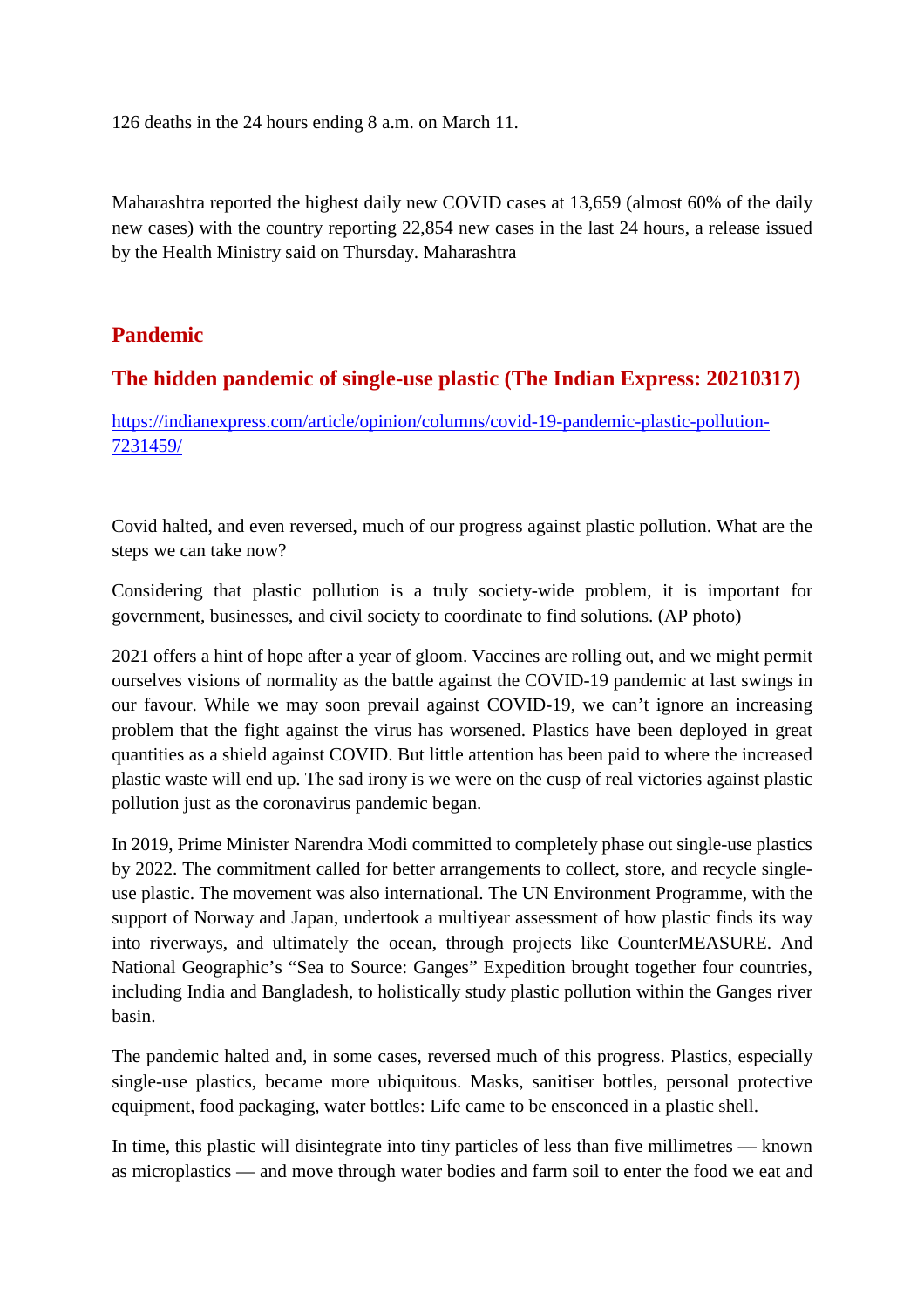the air we breathe. We know that only 9 per cent of all plastic ever produced has been recycled, while 79 per cent of all plastic produced can be found in the world's landfills and in our air, water, soil, and other natural systems. Plastic doesn't belong in our bodies and it doesn't belong in nature.

But plastic is still important. Its central role in durable goods, medicine and food safety means that it is not practical to get rid of entirely. Instead, we must be more thoughtful about where, when and how we use it. We need an approach that includes reducing the manufacture of new fossil fuel-based plastics, improving waste collection and disposal, and developing and using alternatives.

There are several steps we can take right now, even during the struggle against COVID-19, keeping in mind that above all we should avoid single-use plastics as much as possible.

Firstly, we should ensure that waste collection operates at the same pace as waste generation. We know from UNEP and National Geographic's work that litter is a large part of the plastic pollution ending up in Indian rivers. Improved planning and frequency of waste disposal operations can alleviate this.

Secondly, we must be able to segregate waste and used plastic early in the waste-to-value cycle so that the plastic remains suitable for treatment and recycling. Some source segregation efforts became more normalised during the pandemic and this is a trend that should continue. It will make recycling much easier and more economically viable.

Thirdly, we need to encourage environmentally-friendly alternatives to single-use plastics where they exist and develop alternatives where they do not exist. Business models that avoid plastic waste through alternative product delivery systems, promote circularity, and use plastic waste should be encouraged. We can make a difference with our wallets.

And finally, considering that plastic pollution is a truly society-wide problem, it is important for government, businesses, and civil society to coordinate to find solutions.

UNEP and its partners are working with the Indian government towards these goals, drawing in researchers, enterprises and community groups to address plastic pollution. The science being generated by UNEP and National Geographic is informing policy and decision-making processes at the national, regional and local level. We hope these efforts will contribute to strengthening the existing plastic waste management framework in India and to the development of a National Action Plan for Marine Litter and Plastic Pollution in Rivers.

the title 'A hidden pandemic'. Bagai is head, UN Environment Programme's India Office and Jambeck, National Geographic Fellow and Professor of Environmental Engineering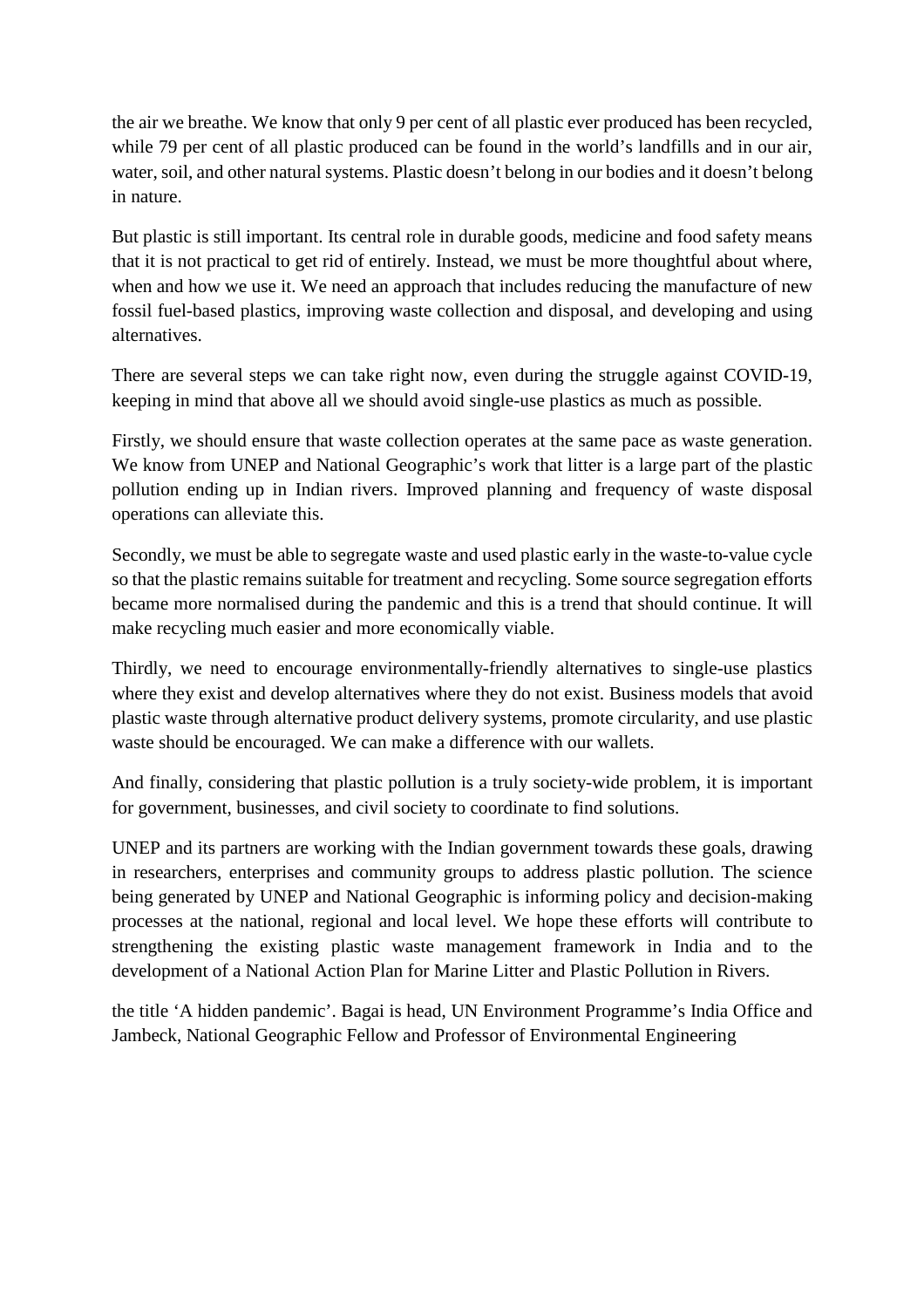#### **Premature newborn babies,**

#### **WHO urges healthworkers to allow lifesaving mother-baby contact? (The Indian Express: 20210317)**

https://indianexpress.com/article/lifestyle/health/who-urges-healthworkers-to-allowlifesaving-mother-baby-contact-7230798/

Newborn babies all over the world have "a right to the life-saving contact they need with their parents", and this should not be denied due to the COVID-19 pandemic, said Anshu Banerjee, a WHO expert in maternal and newborn health

Newborn, mother-newborn, WHOMother-baby contact is essential for a newborn's health. (Source: Getty Images/Thinkstock)

The COVID-19 pandemic is severely affecting the care of sick or premature newborn babies, with many being unnecessarily separated from their mothers and put at risk of death or longterm health problems, global health experts said on Tuesday.

Two new studies cited by the World Health Organization (WHO) found that thousands of neonatal healthcare workers are not allowing mothers with confirmed or suspected COVID-19 infections to have skin-to-skin contact with their newborns, and nearly a quarter of those surveyed are not allowing breastfeeding.

Yet keeping mothers and babies together and encouraging all babies to have so-called "kangaroo mother care" – which involves early and very close contact between a mother and a newborn – could save more than 125,000 lives, according to a study published in the Lancet EclinicalMedicine journal.

Newborn babies all over the world have "a right to the life-saving contact they need with their parents", and this should not be denied due to the COVID-19 pandemic, said Anshu Banerjee, a WHO expert in maternal and newborn health.

ALSO READ |National Newborn Week: 'Covid may have reversed the gains made in state's maternal and newborn health'

"Decades of progress in reducing child deaths will be jeopardized unless we act now," he said in a statement.

The WHO says mothers should continue to share a room with their babies from birth and be able to breastfeed and have skin-to-skin contact – even when COVID-19 is suspected or confirmed.

But a study in the BMJ Global Health journal found that two-thirds of 1,120 healthcare workers surveyed worldwide said they would separate mothers and babies with a positive COVID-19 test or if it was not clear whether they might have COVID-19.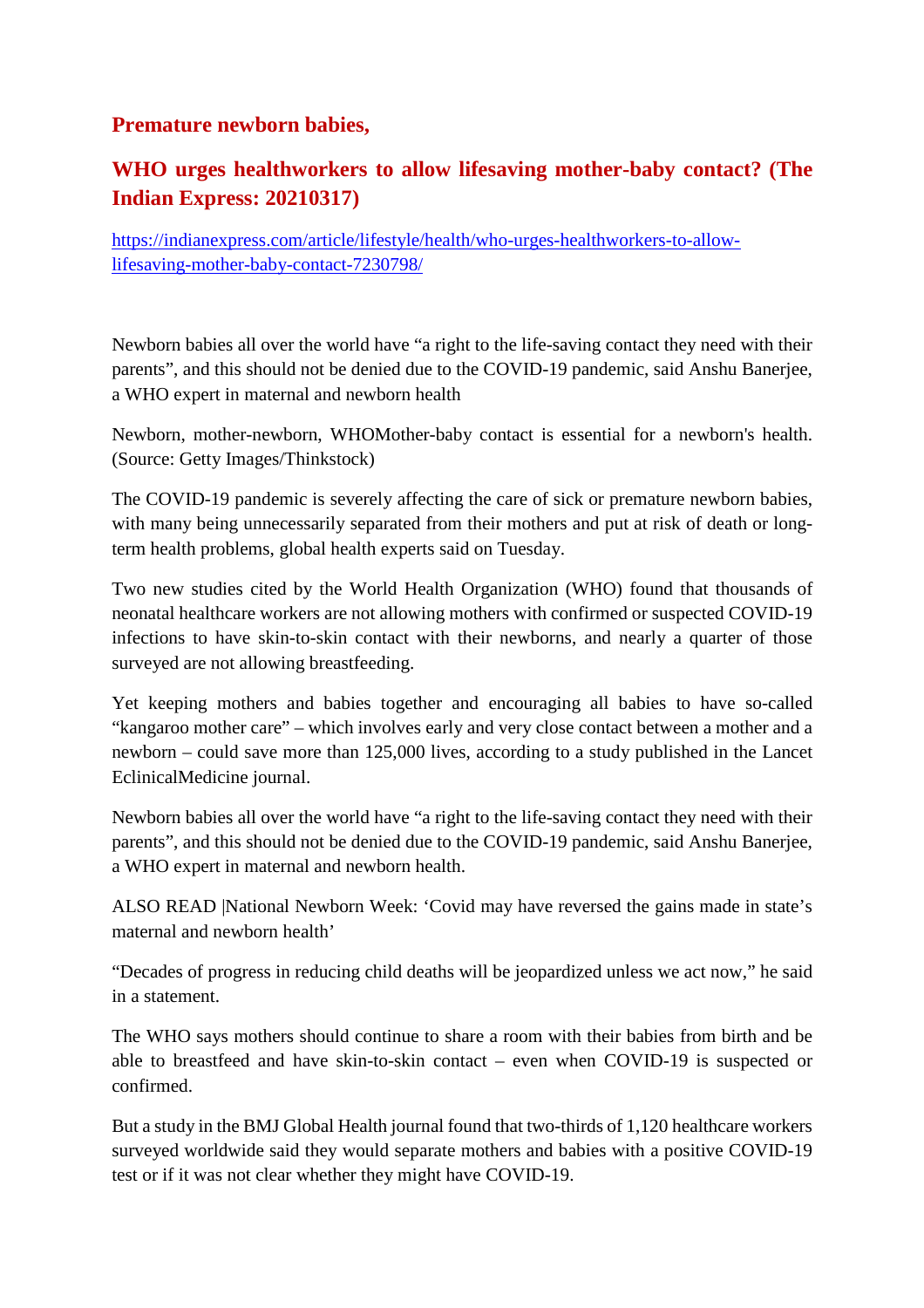More than 85% of those surveyed reported fearing for their own health, with personal protective equipment (PPE) shortages, stress and safety among the key concerns. In some hospitals, the survey found, vital resources including staff and oxygen supplies were being moved from newborn wards to COVID-19 wards.

#### **Pollution**

**Air we breathe: Delhi tops list of most polluted capitals for 3rd yr (Hindustan Times: 20210317)**

**https://epaper.hindustantimes.com/Home/ArticleView**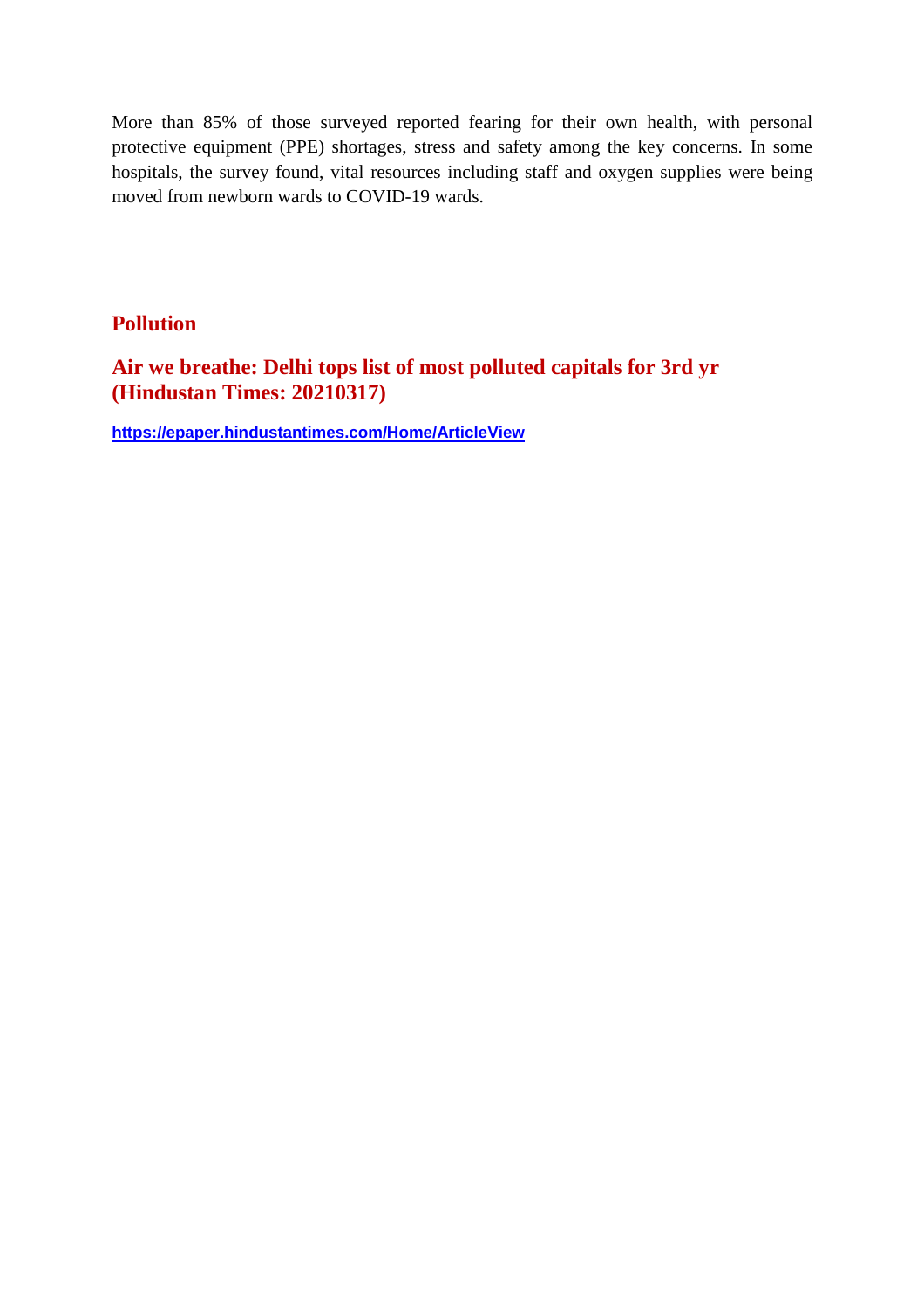## **Pollution fight goes up in smoke**

Report says seven of the 10 most polluted cities in the world are located in NCR



New Delhi : Delhi was the most polluted capital city in the world in 2020 for the third consecutive year, according to a report by a Swiss group that ranked cities based on their air quality measured in terms of the levels of ultrafine particulate matter (PM 2.5) that can enter the organs and cause lasting damage.

Delhi was also ranked the 10th most polluted of the 50 cities from where data was analysed. Of the top 30, 22 were located in India. In the overall city ranking, China's Hotan topped the list while Ghaziabad in NCR was ranked second. All cities between rank 2 and 14 were Indian.

The World Air Quality Report, 2020 by IQAir that was released globally on Tuesday showed that Delhi recorded an annual average PM 2.5 concentration of 84.1ug/m3. Delhi was followed by Dhaka (Bangladesh) with the annual concentrations of 77.1ug/m3 and then Ulaanbaatar (Mongolia) recording 46.6ug/m3 of PM 2.5 levels last year.

The WHO states that while no level of PM2.5 exposure is free from adverse health effects, annual average exposure below 10  $\mu$ g/m<sup>3</sup> minimises risks. The ambient air quality standards in India prescribes an annual average of 40ug/m3 as the safer limit for PM 2.5.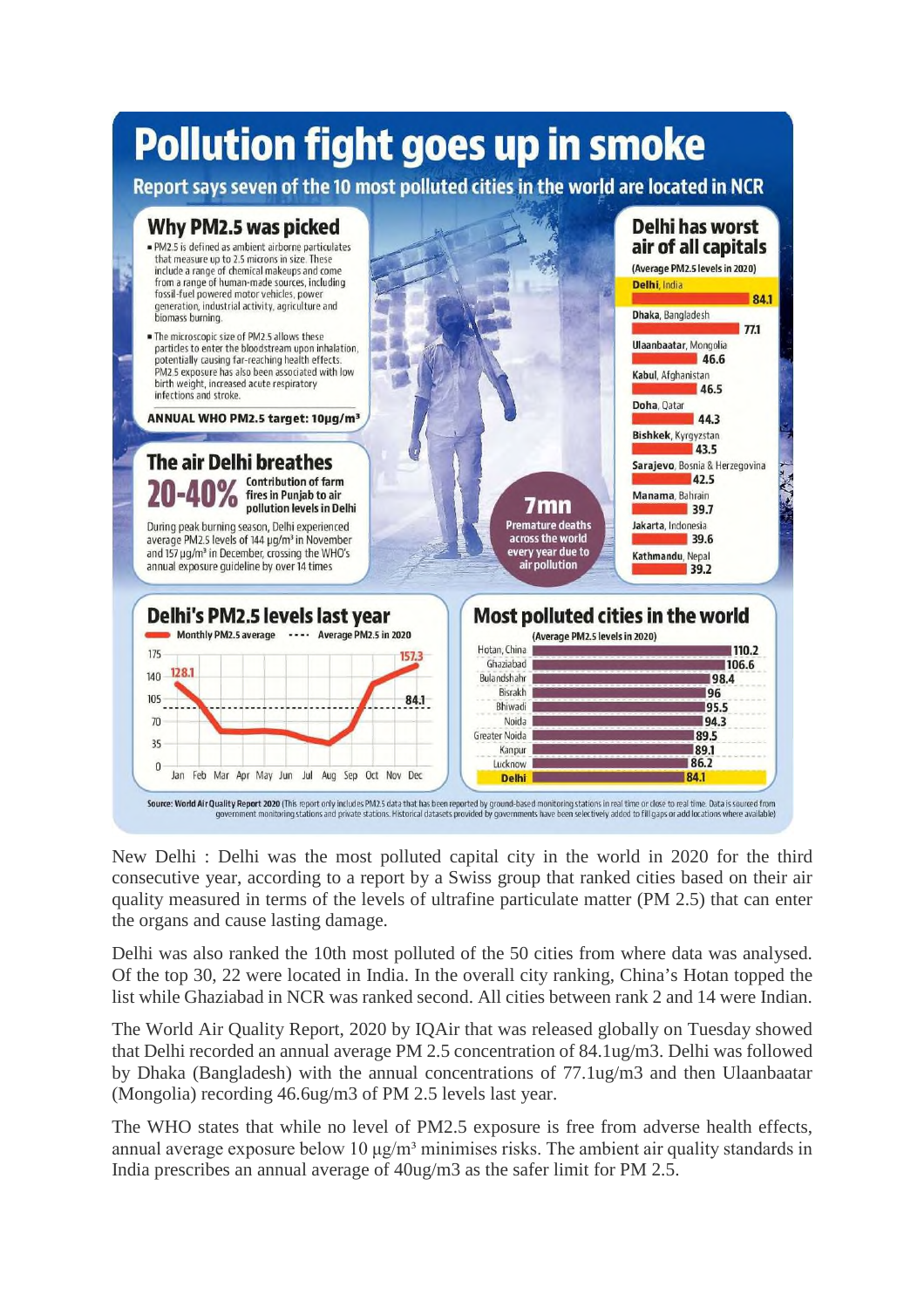According to the report, data was sourced from government monitoring and privately owned stations.

Delhi has been at the centre of India's air pollution crisis for years now, which particularly worsens every winter season. The landlocked demography of the national capital also puts it at a disadvantage, as winds carrying pollutants from neighbouring states also impacts its air. Experts have time and again pointed out that sharing a common air shed with the Indo-Gangetic Plains, the issue of Delhi's pollution cannot be tackled in isolation, and the governments will have to come up with a holistic plan to bring down emissions in the entire region.

According to the region wise analysis for central and south Asia, the report showed that top 14 of the 15 most polluted cities were in India with Ghaziabad ranked one and Delhi ninth. Ten of the top 14 most polluted cities in the region were in Delhi-NCR.

The report said improvement in air quality during the Covid-19 lockdown was only short-lived.

"Cities with higher average PM2.5 levels and denser populations tended to observe the most significant PM2.5 reductions from Covid-19 lockdown measures. Delhi (-60%), Seoul (-54%) and Wuhan (-44%), for example, all observed substantial drops during their respective lockdown periods as compared to the same time frame in 2019," the report that was released on Tuesday said.

"By the end of 2020, rebounds in industry and transport resulted in smaller average annual reductions. In Delhi, the overall reduction after the Covid-19 lockdown reopening was 15%, Seoul (South Korea) it was 16%, in Wuhan it was 18%. In Los Angeles, there was an overall increase was 15%," it said.

Air pollution caused an estimated 54,000 premature deaths in New Delhi in 2020, according to another study by IQAir and Greenpeace Southeast Asia released recently.

The report released Tuesday also highlighted how Delhi's air quality during the onset of winters, starting October, worsens because of external factors such as crop residue burning carried out in the neighbouring states of Punjab, Haryana and Uttar Pradesh. As the burning of crop stubble peaked last year, Delhi's PM2.5 levels averaged 144 ug/m3 in November, and 157 ug/m3 in December, the findings show.

"Delhi's most polluted months correlate with the agricultural burning season, which spans October through December. During these months, the average pollution exposure often exceeds the WHO (World Health Organization) annual target 10 ug/m3) by more than 14 times," the report said.

Anumita Roychowdhury, executive director (research and advocacy), Centre for Science and Environment (CSE), said most cities in the world saw an unprecedented reduction in the pollution levels last year because of the global Covid-19 pandemic.

"We are reducing pollution concentrations, but Delhi still has a long way to go. Cities bouncing back from the lockdown is an indicator of the high impacts of local and regional pollution. We need to strengthen our reform strategy to address vehicular pollution, emissions from industry and power plants, etc.," Roychowdhury said.

IQAir is a Swiss air quality technology company that specialises in developing air quality monitoring and air cleaning products. It also operates AirVisual, a real-time air quality information platform.

The report acknowledged contributions by Greenpeace, the Centre for Research on Energy and Clean Air (CREA) and the UN environment programme.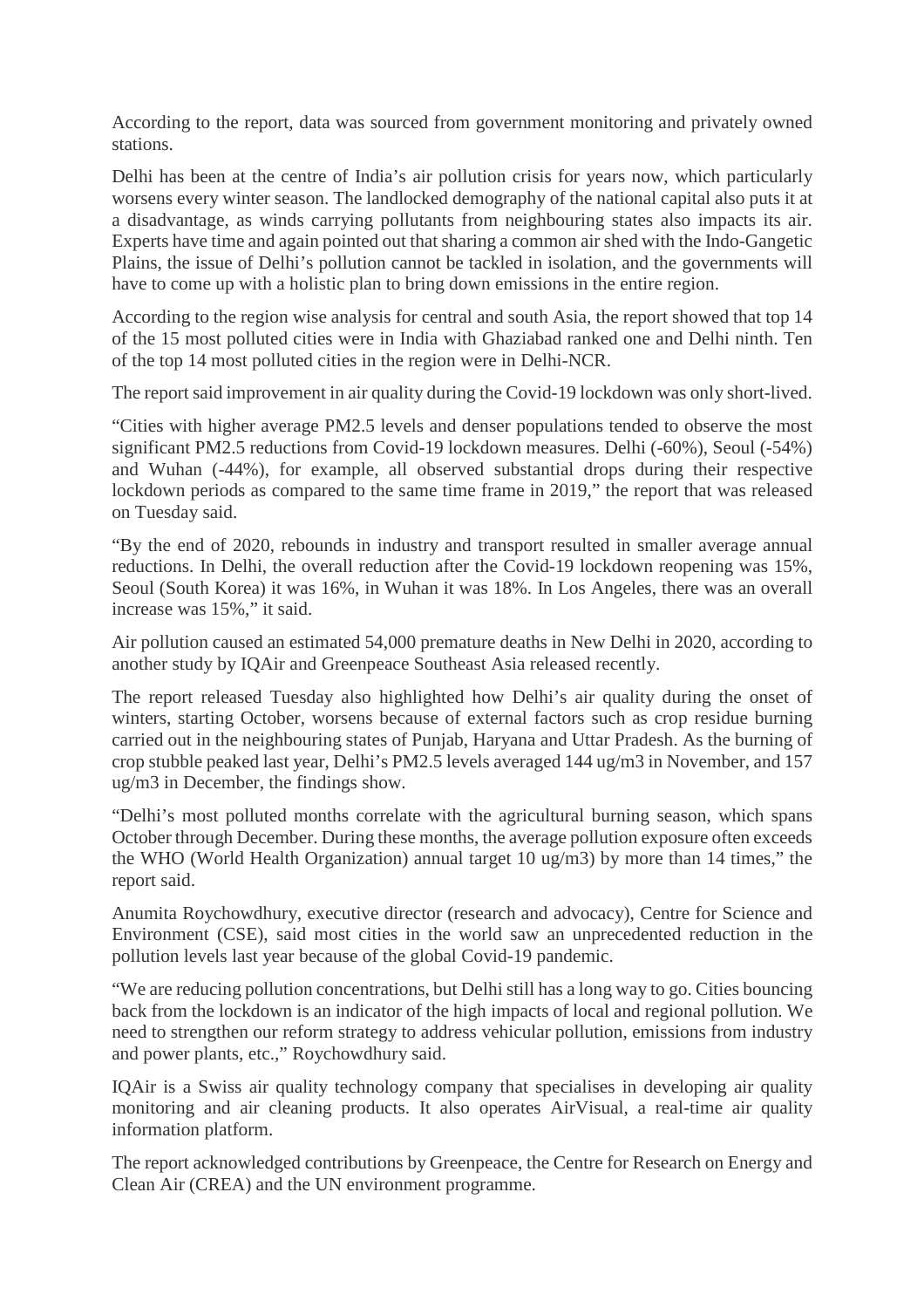#### **Yoga and Physical Fitness (The Asian Age: 20210317)**

http://onlineepaper.asianage.com/articledetailpage.aspx?id=15470779

# **Grow smarter with yoga**

Yoga specialist Namita Piparaiya suggests few yoga techniques that help supercharge your brain for success

**SWATI SHARMA** 

THE ASIAN AGE

THE ASIAN AGE INTERNATION THE ASIAN AGE the<br>messives into contring tures, wrapping their limbs around like they were made of rubber,<br>it is easy to imagine that yoga benefits of the string of the inversible. In reality<br>prod

impulsive behaviour and improves deci-<br>sion-making.<br>But to get these benefits, one must incorporate all three pillars of yoga<br>into their practice. These are assant (posture), *pranayama* (breathing exer-<br>cises), and *diyar* 

influencer.

influencer.<br>Namita Piparaiya,<br>yoga and ayurveda<br>lifestyle specialist and<br>founder of Yoganama, lists five yoga techniques that can<br>supercharge your<br>brain for success

**MEDITATION** 

# SINGLE-LEG<br>BALANCES

**BALANCES**<br>
These are pos-<br>
Tree e. Po se con as<br>
Urrikshasana),<br>
Urrikshasana,<br>
Urrikshasana,<br>
Urrikshasana,<br>
Urrikshasana,<br>
Urrikshasana,<br>
Pose (Ardha<br>
Elli) and Half-Mona<br>
Dandrasana,<br>
Pose (Ardha<br>
abhily to balance on that balance improves with<br>practice. Therefore, you must include at bou must include at<br>least one such pos-<br>ture in your<br>daily prac-

tico





PRANAYAMA





 $$\tt{yoga}$  practice with  $$\tt{N}$$  some collid's Pose (balasana) or space such as a mected and hectic on- Croodolie Pose (makarasana), invest, in which sleep, least 5-10 min in the Dead-Body sets at an recovery often take a

yoga practice with some coling poses such as<br>Child's Pose (*balasana*) or<br>Crocodile Pose (*makarasana*), Finally, don't miss spending at<br>least 5-10 min in the Dead-Body<br>Pose (*shavasana*), 'Yoga is a powerful practice tha

#### **VINYASA YOGA**

**VINTABAL TOUX**<br> **V** from a based yoga practices, which involve moving<br>
from one pose to another in rhythm with the breath,<br>
are xxellent to boost brain development. Traditional<br> *Suryanamaskar* is a form of *Vinyasa*.<br>
Dy

This is the crux of yoga; is 'this' moment that you must<br>
This is the crux of yoga; is 'this' moment that you must<br>
now in your practice was to remember, you win and take<br>
now in your meditation of the search of the stage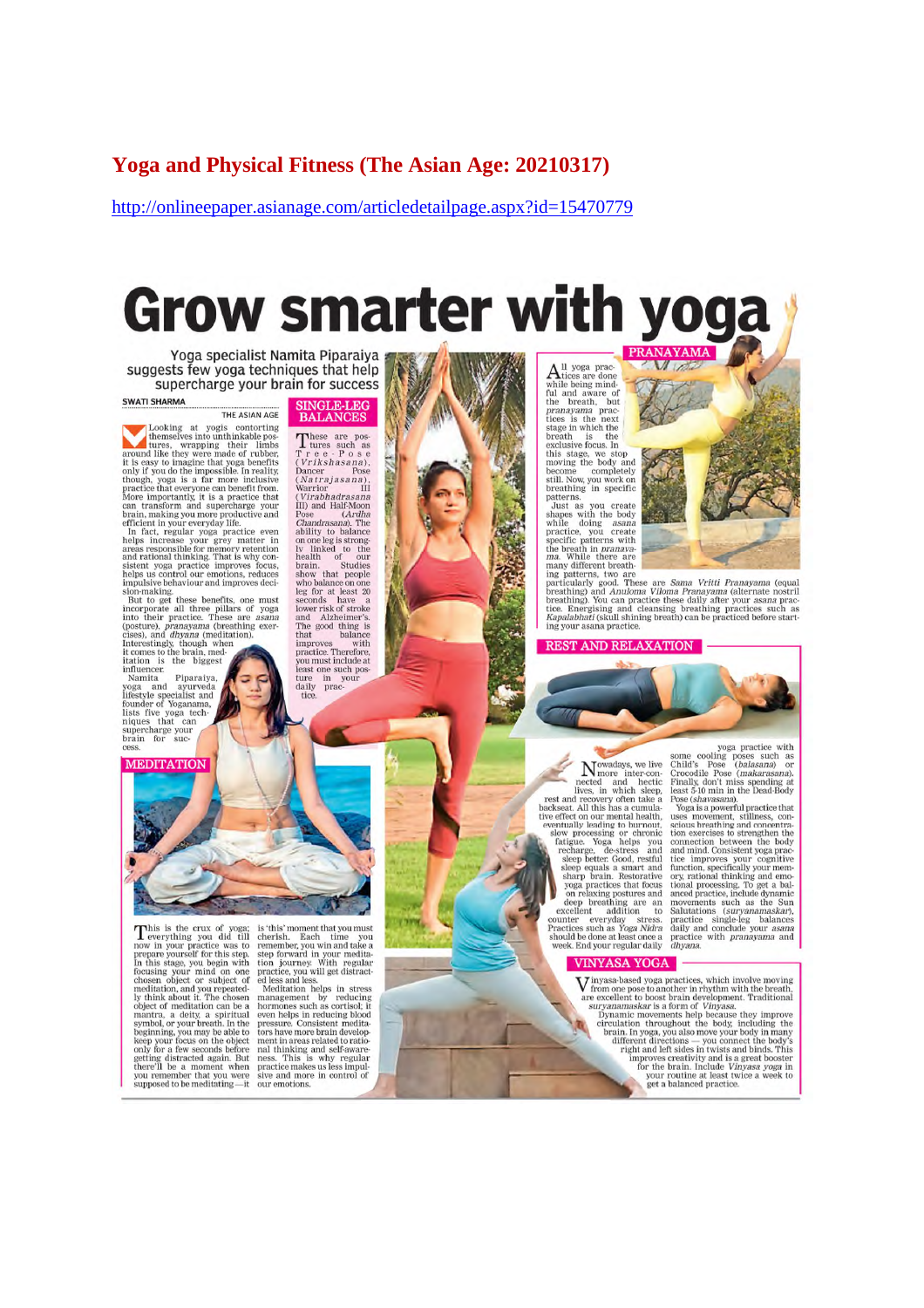### **Coronavirus Infection (Hindustan: 20210317)**

https://epaper.livehindustan.com/imageview\_705256\_84131300\_4\_1\_17-03- 2021 3 i 1 sf.html